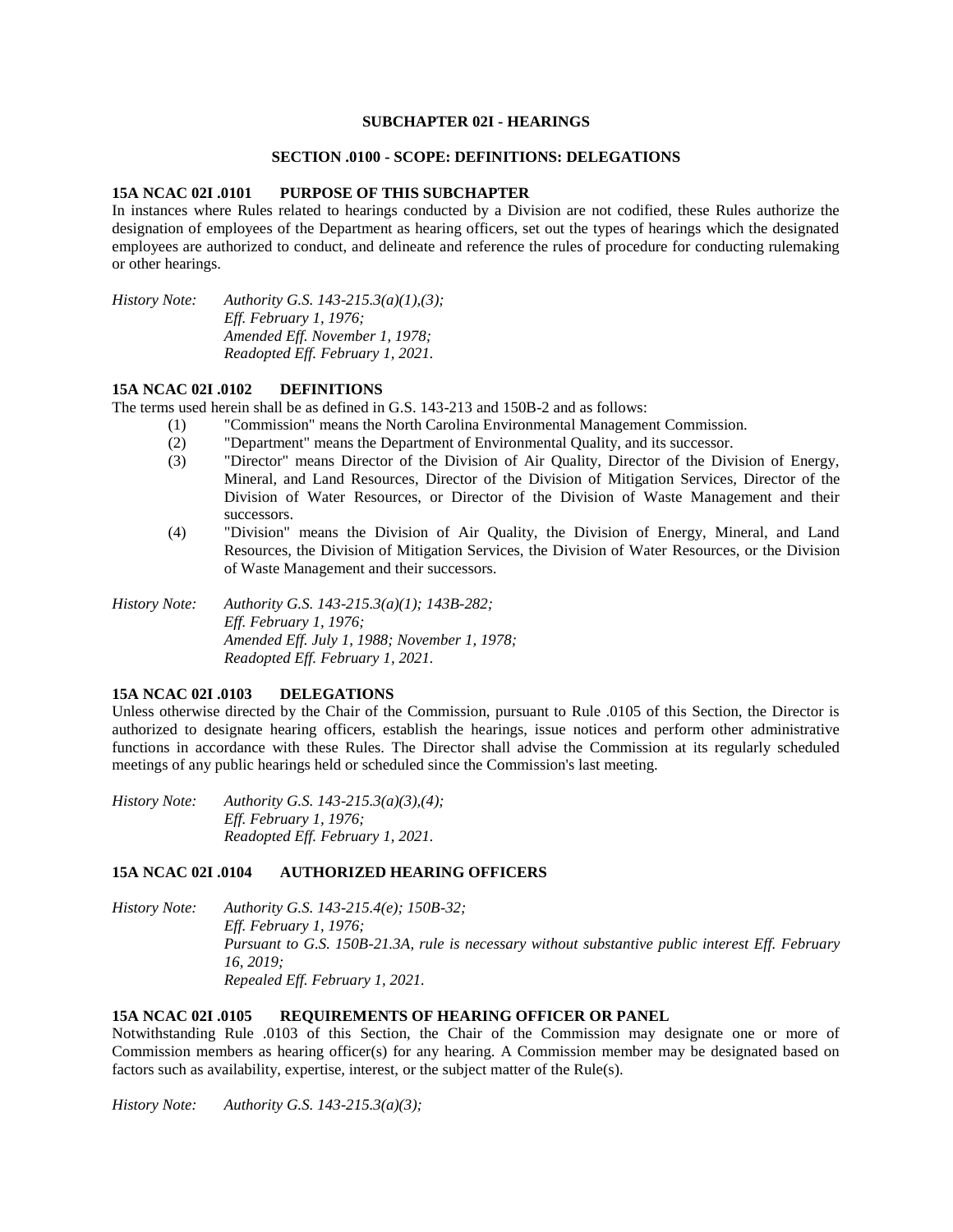*Eff. February 1, 1976; Amended Eff. July 1, 1988; Pursuant to G.S. 150B-21.3A, rule is necessary without substantive public interest Eff. February 16, 2019; Amended Eff. February 1, 2021.*

### **15A NCAC 02I .0106 DEPARTMENT HEARING RULES**

*History Note: G.S. 87-87; 87-92; 143-215.3(a)(1); 143-215.4; 150B-14; Eff. May 1, 1986; Repealed Eff. February 1, 2021.*

#### **SECTION .0200 - RULE MAKING HEARINGS: NOTICE: PROCEDURES**

#### **15A NCAC 02I .0201 REQUIREMENT**

*History Note: Authority G.S. 150B-12; Eff. February 1, 1976; Repealed Eff. July 1, 1988.*

# **15A NCAC 02I .0202 NOTICE**

*History Note: Authority G.S. 150B-12; 143-214.1(e); 143-215.13(c); 87-87; Eff. February 1, 1976; Repealed Eff. March 1, 1988.*

#### **15A NCAC 02I .0203 PROCEDURES**

(a) Any person desiring to comment on the proposed action may do so either in writing or by oral presentation. Any person may file a written statement or argument concerning the proposed action prior to the close of the hearing record.

(b) The hearing officer(s) shall consider all written and oral submissions and submit recommendations concerning the proposed action to the Commission following the close of the hearing record.

*History Note: Authority G.S. 143-214.1(e); 143-215.13(c); Eff. February 1, 1976; Amended Eff. July 1, 1988; Readopted Eff. February 1, 2021.*

#### **SECTION .0300 - ADMINISTRATIVE HEARINGS**

# **15A NCAC 02I .0301 OPPORTUNITY FOR HEARING 15A NCAC 02I .0302 REQUEST FOR HEARING**

*History Note: Authority G.S. 87-87; 87-92; 143-215.3(a); 143-215.3(a)(1); 143-215.4; 150B-2; 150B-23; Eff. February 1, 1976; Amended Eff. September 1, 1988; July 1, 1988; May 1, 1986; June 15, 1980; Pursuant to G.S. 150B-21.3A, rule is necessary without substantive public interest Eff. February 16, 2019; Repealed Eff. February 1, 2021.*

# **SECTION .0300 - ADMINISTRATIVE HEARINGS**

# **15A NCAC 02I .0301 OPPORTUNITY FOR HEARING**

An opportunity for hearing shall be provided to parties in a contested case as defined in G.S. 150B-2.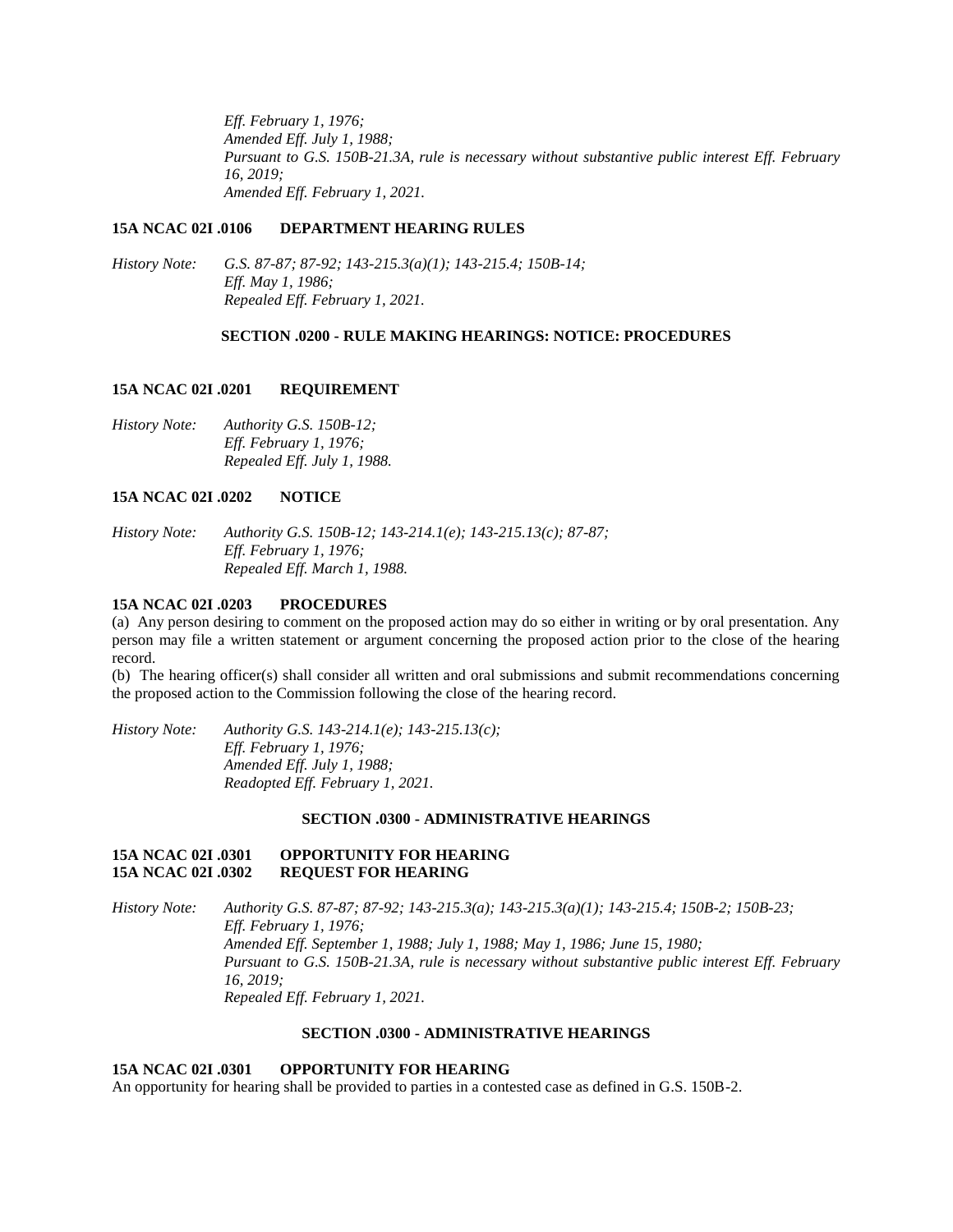*History Note: Authority G.S. 87-87; 87-92; 143-215.3(a); 143-215.4; 150B-2; Eff. February 1, 1976; Amended Eff. July 1, 1988; May 1, 1986; June 15, 1980; Pursuant to G.S. 150B-21.3A, rule is necessary without substantive public interest Eff. February 16, 2019.*

# **15A NCAC 02I .0302 REQUEST FOR HEARING**

Any person entitled to a hearing under this Section may request a hearing with 60 days after receiving notification of the action taken or proposed to be taken. Failure to timely file a request for hearing constitutes waiver of the opportunity for a hearing.

*History Note: Authority G.S. 143-215.3(a)(1); 150B-23; Eff. February 1, 1976; Amended Eff. September 1, 1988.*

**15A NCAC 02I .0303 NOTICE: WAIVER 15A NCAC 02I .0304 PLACE OF THE HEARING 15A NCAC 02I .0305 PROCEDURES 15A NCAC 02I .0306 HEARING OFFICERS: POWERS AND DUTIES**

*History Note: Authority G.S. 87-92; 143-215.1(a)(3),(4); 143-215.4; 143-215.15(f); 143-215.113; 150B-1.23,-24,-27,-33,-34,-37; 150B, Article 3; Eff. February 1, 1976; Amended Eff. June 15, 1980; November 1, 1978; Repealed Eff. July 1, 1988.*

#### **SECTION .0400 - SPECIAL HEARINGS**

### **15A NCAC 02I .0401 CLEAN WATER BOND ACT: REQUESTS: NOTICE: PROCEDURE**

*History Note: Authority 1971 Session Laws c. 909; 1973 Session Laws c. 232; Eff. February 1, 1976; Repealed Eff. July 1, 1988.*

#### **15A NCAC 02I .0402 WATER QUALITY DISCHARGE PERMITS: NOTICE: PROCEDURES**

*History Note: Authority G.S. 143-215.1(c)(3); Eff. February 1, 1976; Pursuant to G.S. 150B-21.3A, rule is necessary without substantive public interest Eff. February 16, 2019; Repealed Eff. February 1, 2021.*

# **SECTION .0500 - PETITIONS FOR RULEMAKING**

### **15A NCAC 02I .0501 FORM AND CONTENTS OF PETITION**

(a) Any person wishing to request the adoption, amendment, or repeal of a rule of the Commission shall make the request in a petition addressed to the Director of the appropriate division of the Department of Environmental Quality, and a copy in electronic form shall also be sent to the Recording Clerk of the Commission:

> **Director** Division of Air Quality 1641 Mail Service Center Raleigh, North Carolina 27699-1641

> > **Director**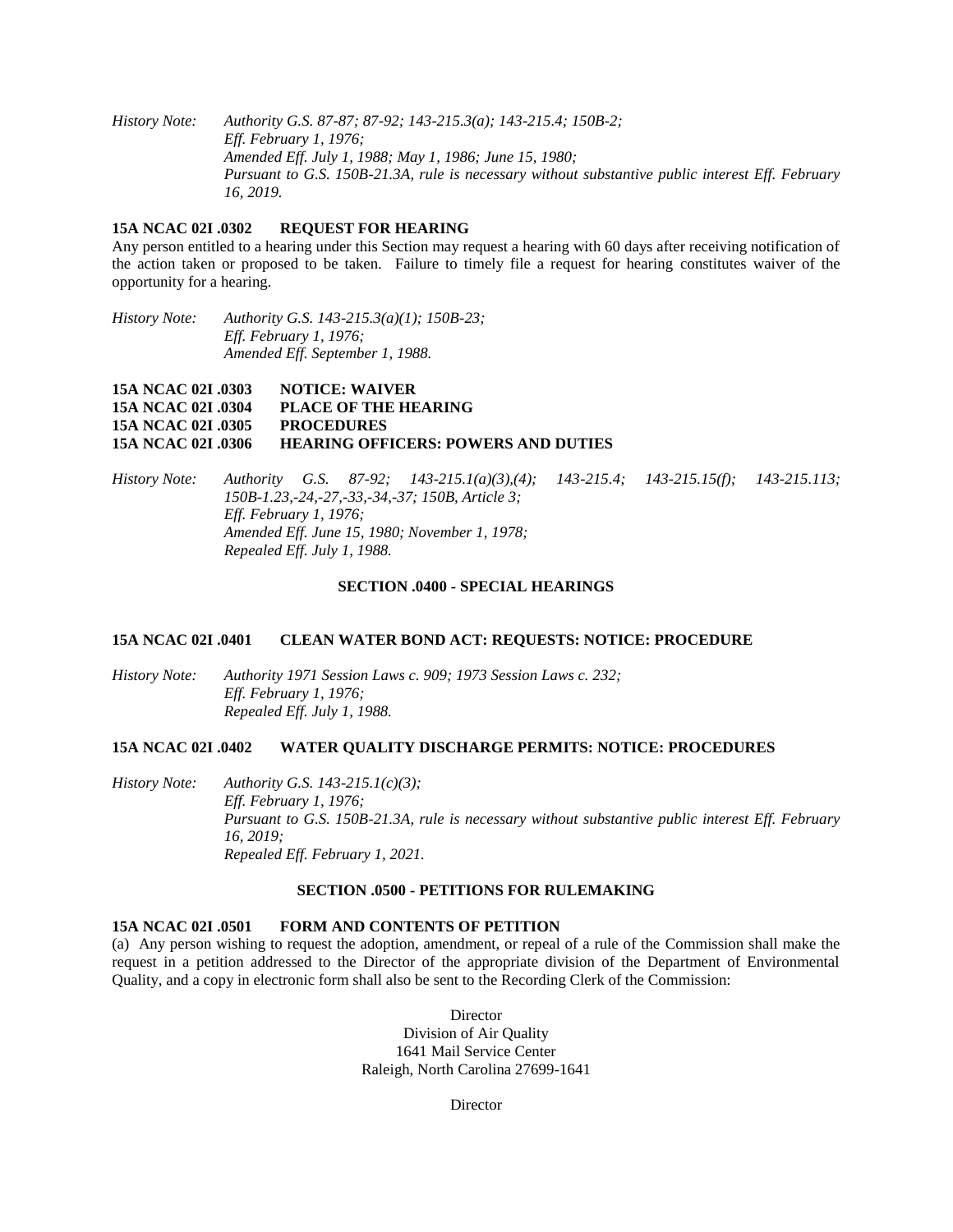Division of Energy, Mineral, and Land Resources 1612 Mail Service Center Raleigh, North Carolina 27699-1612

> **Director** Division of Mitigation Services 1652 Mail Service Center Raleigh, North Carolina 27699-1652

> **Director** Division of Waste Management 1646 Mail Service Center Raleigh, North Carolina 27699-1646

> **Director** Division of Water Resources 1611 Mail Service Center Raleigh, North Carolina 27699-1611

> Recording Clerk of the Commission Directors Office Division of Water Resources 1611 Mail Service Center Raleigh, NC 27699-1611 EMCclerk@ncdenr.gov

- (b) The petition shall contain the following information:
	- (1) the text of the proposed rule(s) for adoption or amendment;
	- (2) a statement of the reasons for adoption or amendment of the proposed rule(s), or the repeal of an existing rule(s);
	- (3) a statement of the effect on existing rules or orders;
	- (4) the name(s) and address(es) of the petitioner(s); and
	- (5) a request to present the petition to the committee in accordance with Rule .0502 of this Section, if desired.

(c) In its review of the proposed rule, the Commission shall consider whether it has authority to adopt the rule; the effect of the proposed rule on existing rules, programs, and practices; probable costs and cost factors of the proposed rule; and the impact of the rule on the public and regulated entities. The petitioner may include the following information within the request:

- (1) the statutory authority for the agency to promulgate the rule(s);
- (2) a statement of the effect of the proposed rule(s) on existing practices in the area involved, including cost factors for persons affected by the proposed rule(s);
- (3) a statement explaining the computation of the cost factors;
- (4) a description, including the names and addresses, if known, of those most likely to be affected by the proposed rule(s); and
- (5) documents and data supporting the proposed rule(s).

(d) Petitions that do not contain the information required by Paragraph (b) of this Rule shall be returned to the petitioner by the Director on behalf of the Commission.

*History Note: Authority G.S. 143B-282; 150B-20; Eff. April 1, 2003; Amended Eff. December 1, 2016; November 1, 2012; Readopted Eff. February 1, 2021.*

# **15A NCAC 02I .0502 REVIEW BY A COMMITTEE OF THE COMMISSION**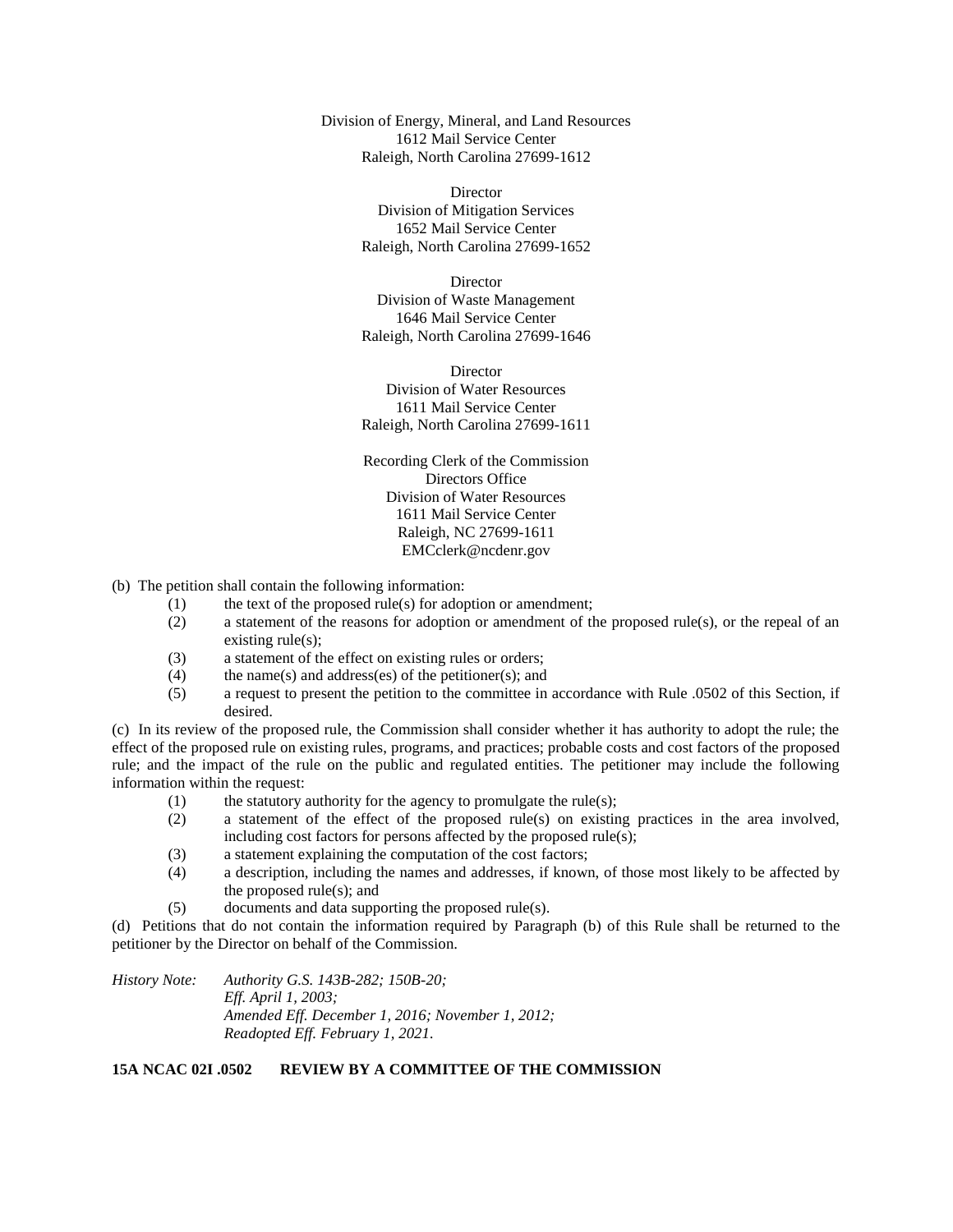(a) The Chair of the Commission may refer complete petitions to the appropriate subject area Committee of the Commission for review and recommended action. Copies of petitions for rulemaking shall be distributed to the Commission members when referred to a Committee of the Commission.

(b) Within 10 days of the assignment of the complete petition, the Chair of the Committee assigned to review a submitted petition for rulemaking shall announce the date of a meeting to consider the petition.

(c) At least 15 days before the Committee meeting, notice of the Committee meeting shall be sent to the petitioner, members of the Commission, and persons who have requested notice of petitions for rulemaking.

(d) If the petition is referred to a Committee, the petitioner shall be afforded the opportunity to present the petition for rulemaking to the Committee. The Director, division staff or their legal counsel may make a presentation to the Committee.

(e) The Chair of the Committee shall allow one interested person to present the viewpoint of those who oppose initiating rulemaking. The Chair of the Committee may determine whether additional interested persons shall make oral presentations before the Committee.

(f) At least 10 days before the Committee meeting, interested persons shall request the opportunity to make a presentation to the Committee through the Director. The request shall:

- (1) state the interest of the person;
- (2) state the person's position on the petition for rulemaking; and
- (3) be accompanied by supporting materials.

(g) During the Committee's review, members of the Commission, other than Committee members, who are present may participate as a member of the Committee in discussions of the petition but may not vote on the recommended action on the petition.

*History Note: Authority G.S. 143B-282; 150B-20; Eff. April 1, 2003; Readopted Eff. February 1, 2021.*

# **15A NCAC 02I .0503 PRESENTATION TO THE COMMISSION**

(a) Petitions for rulemaking shall be presented to the Commission for its consideration and determination at a meeting of the Commission within 120 days following the date of submittal of the petition to the appropriate Division pursuant to Rule .0501 of this Section. If the petition for rulemaking was reviewed by a Committee pursuant to Rule .0502 of this Section, the petition and the Committee's recommended action shall be presented through the Chair of the Committee or other designated member of the Committee during the business session of the Commission. Unless the Chair of the Commission rules otherwise, discussion on the petition shall be limited to the members of the Commission, counsel to the Commission, the Director, or the Division's legal counsel and the petitioner or its legal counsel.

(b) For petitions not referred to a Committee, the Chair of the Commission shall allow one interested person to present the viewpoint of those who oppose initiating rulemaking. The Chair of the Commission may determine whether additional interested persons shall make oral presentations before the Commission. At least 10 days before the Commission meeting, interested persons shall request the opportunity to make a presentation to the Commission through the Director. The request shall:

- (1) state the interest of the person;
- (2) state the person's position on the petition for rulemaking; and
- (3) be accompanied by supporting materials.
- (c) Within 120 days following submittal of the petition to the appropriate Division the Commission shall:
	- (1) grant the petition in writing, notify the petitioner and initiate rulemaking proceedings in accordance with G.S. 150B-20; or
	- (2) deny the petition in writing, stating the reason or reasons for the denial, and send the written denial to the person(s) who submitted the petition.

*History Note: Authority G.S. 143B-282; 150B-20; Eff. April 1, 2003; Readopted Eff. February 1, 2021.*

# **15A NCAC 02I .0504 RECOURSE TO DENIAL OF PETITION**

*History Note: Authority G.S. 143B-282; 150B-20;*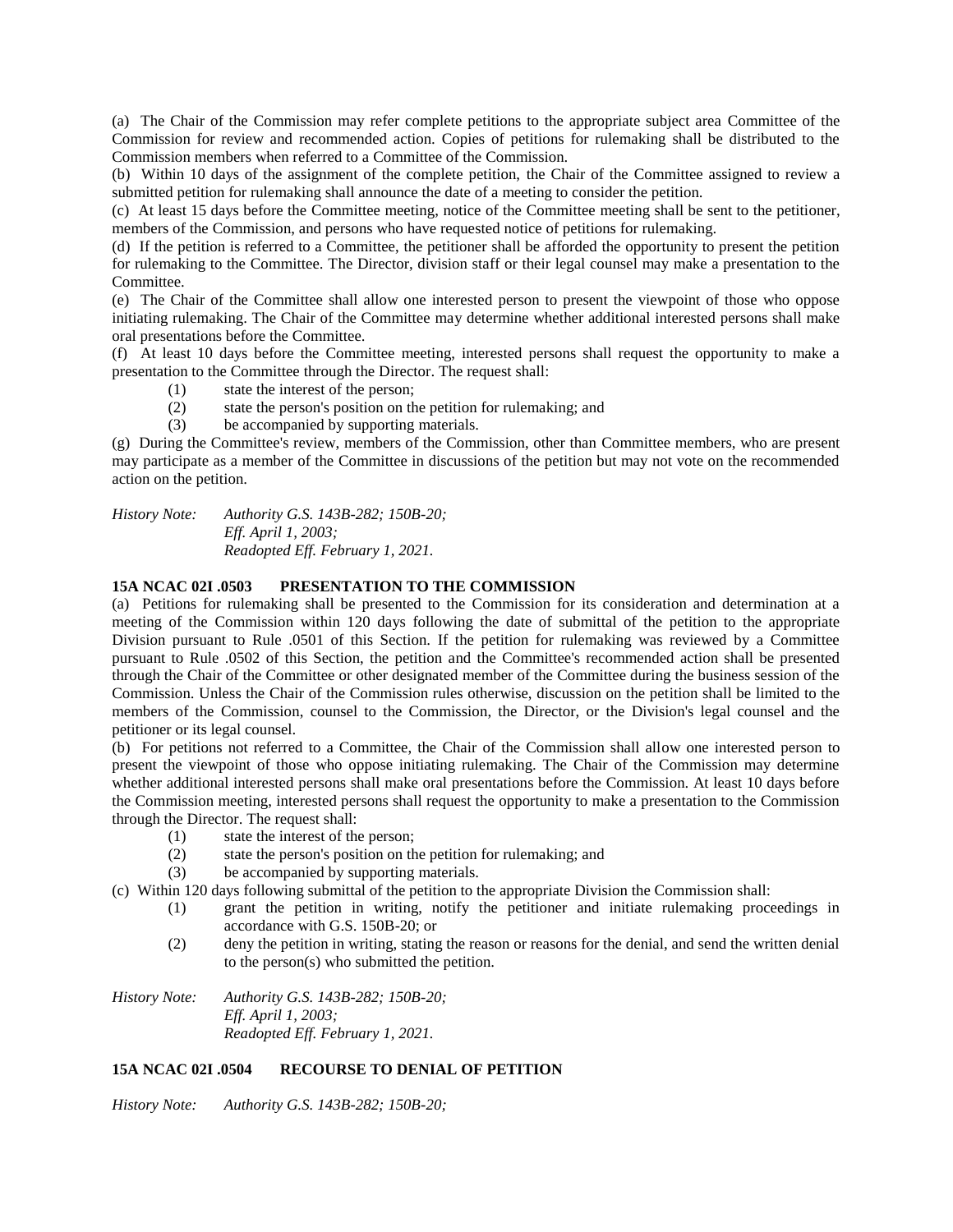*Eff. April 1, 2003; Repealed Eff. February 1, 2021.*

### **SECTION .0600 - DECLARATORY RULINGS**

### **15A NCAC 02I .0601 ISSUANCE OF DECLARATORY RULING**

At the request of any person aggrieved, as defined in G.S. 150B-2(6), the Commission may issue a declaratory ruling as provided in G.S. 150B-4 and the Rules of this Section.

*History Note: Authority G.S. 143B-282; 150B-4; Eff. August 1, 2004; Readopted Eff. February 1, 2021.*

#### **15A NCAC 02I .0602 PROCEDURE FOR SUBMISSION OF PETITION**

(a) All requests for a declaratory ruling shall be filed with the Director of the appropriate Division and a copy in electronic form shall also be sent to the Recording Clerk of the Commission:

> Director Division of Air Quality 1641 Mail Service Center Raleigh, NC 27699-1641

Director Division of Energy, Mineral, and Land Resources 1612 Mail Service Center Raleigh, North Carolina 27699-1612

> **Director** Division of Mitigation Services 1652 Mail Service Center Raleigh, NC 27699-1652

**Director** Division of Waste Management 1646 Mail Service Center Raleigh, North Carolina 27699-1646

**Director** Division of Water Resources 1611 Mail Service Center Raleigh, NC 27699-1611

Recording Clerk of the Commission Directors Office Division of Water Resources 1611 Mail Service Center Raleigh, NC 27699-1611 EMCclerk@ncdenr.gov

- (b) All requests shall include the following:
	- (1) name and address of petitioner(s);
	- (2) the rule, statute or order upon which a ruling is desired;
	- (3) a statement as to whether the request is for a ruling on:
		- (A) the validity of a rule; or
		- (B) the applicability of a rule, order or statute to a given factual situation; or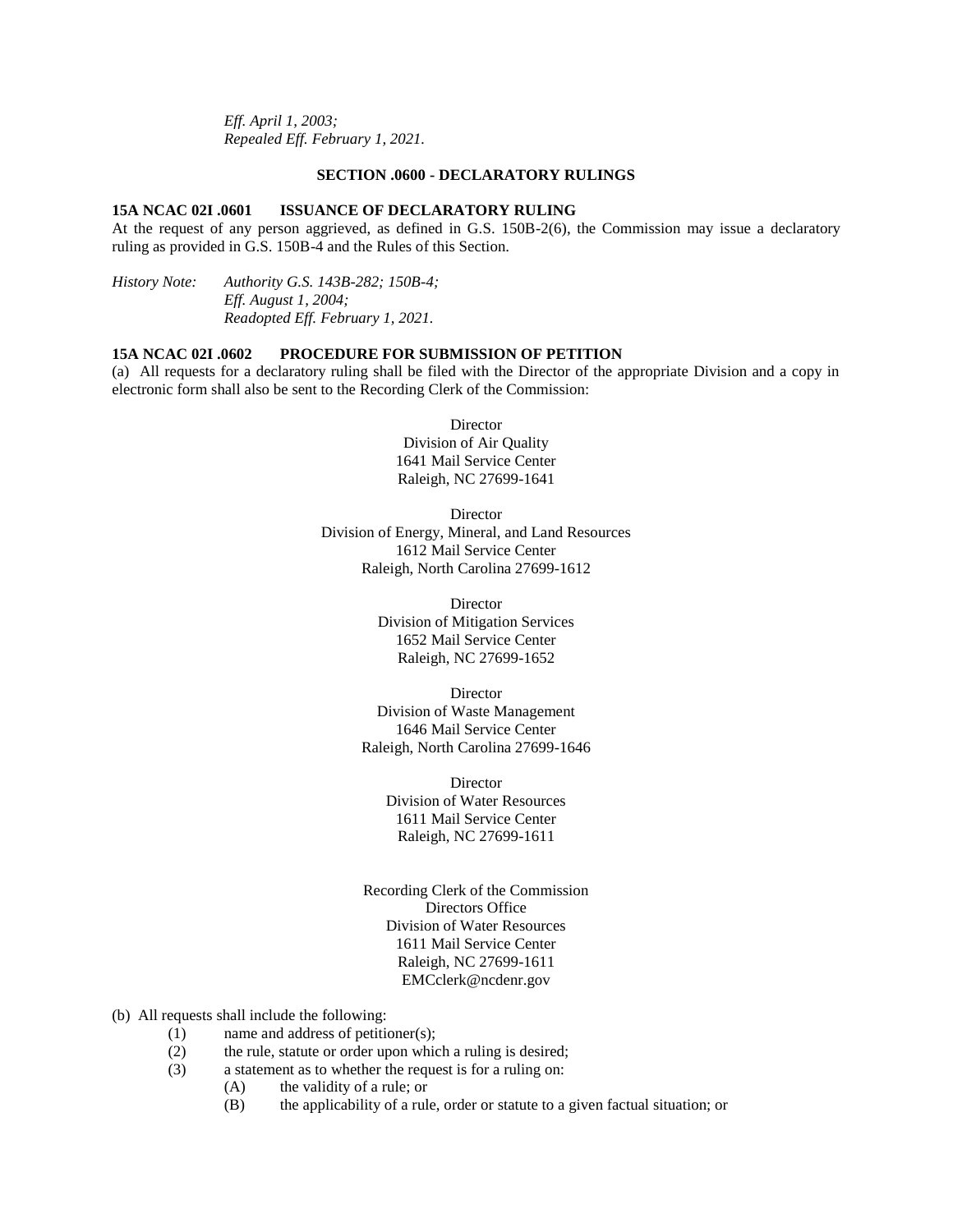- (C) a conflict or inconsistency within the Commission or the Department regarding interpretation of a law or rule adopted by the Commission;
- (4) arguments or data which demonstrate that the petitioner is aggrieved by the rule or statute or its potential application to the petitioner;
- (5) a statement of the consequences of a failure to issue a declaratory ruling in favor of the petitioner;
- (6) a draft of the proposed ruling; and
- (7) a statement of whether an oral argument is desired, and, if so, the reason(s) for requesting such an oral argument.

(c) A request for a ruling on the applicability of a rule, order, or statute shall include a statement of the specific facts to a given factual situation and documentation supporting those facts. A request for a ruling on the validity of a Commission rule shall state the aggrieved person's reason(s) for questioning the validity of the rule and a brief or legal memorandum supporting the aggrieved person's position. A request for a ruling to resolve a conflict or inconsistency within the Commission or the Department regarding interpretation of a law or rule adopted by the Commission shall include a written description identifying the conflict or inconsistency, the relevant Division(s) and program area(s), the interpretation provided by the agency, and the law or rule in question. A person may ask for multiple types of declaratory rulings in a single request.

(d) In the manner provided in G.S. 150B-23(d), any other person may request to intervene in the request for declaratory ruling. The request to intervene shall be determined by the Chair of the Commission.

*History Note: Authority G.S. 143B-282; 150B-4; Eff. August 1, 2004; Readopted Eff. February 1, 2021.*

# **15A NCAC 02I .0603 DISPOSITION OF REQUEST**

(a) The Chair of the Commission shall make a determination on the completeness of the request for declaratory ruling based on the requirements of this Section.

- (b) Before the Commission decides the merits of the request, the Chair of the Commission may:
	- (1) request additional written submissions from the petitioner(s);
	- (2) request a written response from the Department or any other person;
	- (3) allow the petitioner to file a reply to the response submitted in Subparagraph (2) of this Paragraph; or
	- (4) request oral arguments from the petitioner(s) and Department staff or their legal counsel.
- (c) The Commission shall make a decision to grant or deny the request according to G.S. 150B-4.
- (d) The Commission shall deny the request upon making any of the following findings:
	- (1) the request is not complete;
		- (2) the petitioner is not a person aggrieved;
		- (3) there has been a similar determination in a previous contested case or declaratory ruling;
		- (4) the matter is the subject of a pending contested case hearing or litigation in any North Carolina or federal court;
		- (5) no genuine controversy exists as to the application of a statute, order, or rule to the factual situation presented;
		- (6) the factual context put forward as the subject of the declaratory ruling was considered upon the adoption of the rule being questioned, as evidenced by the rulemaking record;
		- (7) the information provided by the petitioner, the Department, or any interveners does not support a determination that a rule is invalid; or
		- (8) there is no material conflict or inconsistency within the Commission or Department regarding the law or rule identified by the petitioner.
- (e) The Commission shall keep a record of each declaratory ruling, which shall include the following items:
	- (1) the request for a ruling;
	- (2) any written submission by a party;
	- (3) the given state of facts on which the ruling was based;
	- (4) any transcripts of oral proceedings, or, in the absence of a transcript, a summary of all arguments;
	- (5) any other matter considered by the Commission in making the decision; and
	- (6) the declaratory ruling, or the decision to refuse to issue a declaratory ruling, together with the reasons therefore.
- (f) For purposes of this Section, a declaratory ruling shall be deemed to be in effect until: